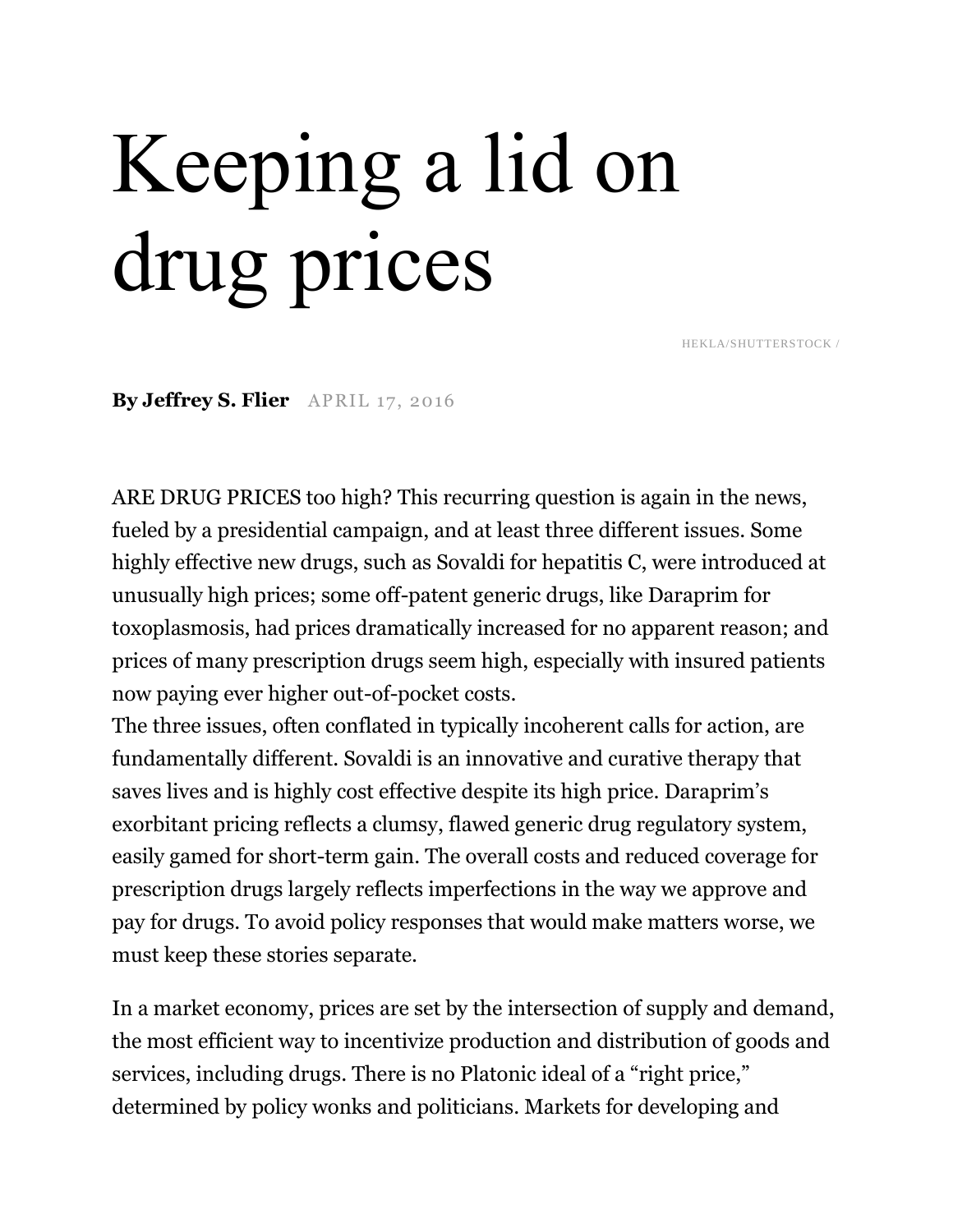pricing drugs are hobbled by factors affecting both supply and demand, and their efficiency needs to be improved, not further undermined. When politicians recommend price controls or complex regulatory metrics to establish the "right prices," expect an illusory short-term fix that will deprive us of tomorrow's breakthroughs. But equally important, innovation should not be employed as a diversion to justify behaviors that drive up prices unrelated to innovation or value.

It's worth remembering what patients want: innovative treatments to cure illness and improve lives, with prices falling over time, as now occurs when drugs go off patent. Effective new therapies are being introduced today, but often at what seem to be very high prices. Can such prices be lowered without actions that would prevent development of innovative therapies in the first place? Here are several ideas to consider.

New drugs require expensive research and development under tight regulatory oversight. The cost of developing a single new drug may exceed \$2 billion when including the cost of failures. The price of a drug should reflect its value, not simply the cost of developing it. But some of the costs of development are not necessary, and if eliminated, some of the savings would be reflected in prices.

Procedures required by the FDA for development and approval of new products need to be thoroughly redesigned, including new approaches to adaptive design of clinical trials and use of biomarkers to provide earlier evidence of efficacy than available through mortality-based metrics. Thresholds to clear a drug through the FDA process should more readily consider both medical need and the severity of the disease being treated. Though many regulatory hurdles were established to guarantee safety, patients with otherwise untreatable diseases may be willing to accept an uncertain risk for the chance of benefit, and should be permitted to do so.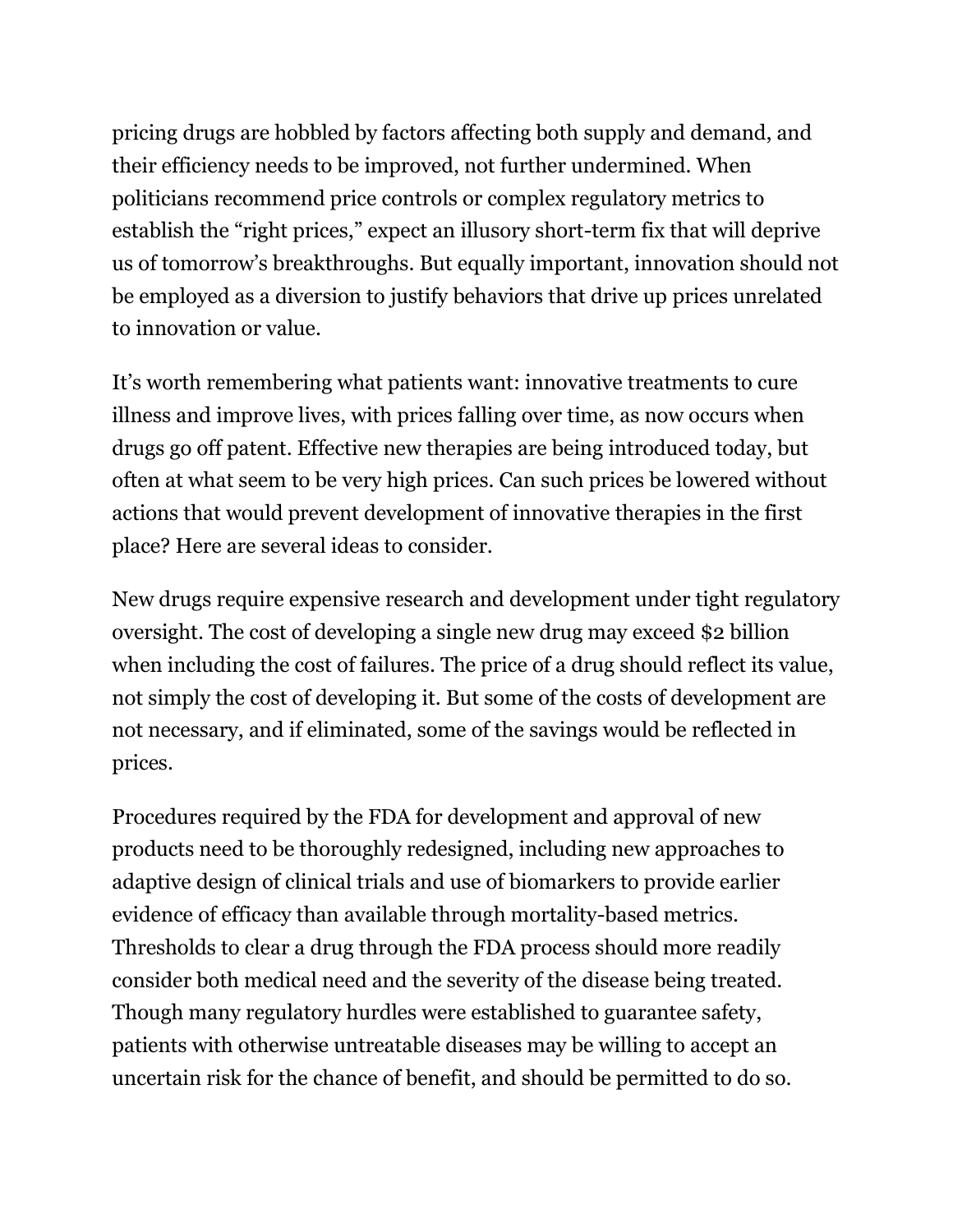More important, many steps in the highly regulated development process, however originally justified, lack scientific rationale, drive up costs, and could be safely eliminated. One example: human small-scale tests of a new molecule must have the drug prepared by elaborate manufacturing procedures required for a commercial drug in full distribution, well beyond the scientific standards necessary to insure that a particular research batch of a drug is pure. This difference can literally cost millions of dollars for even the first testing, providing no significant benefit in safety. However straightforward, this reform has been difficult to achieve.

Why? The FDA often takes a flawed approach to balancing risks vs. benefits, worrying too much about risks and insufficiently about the consequences of treatments forgone because of poorly designed regulations that drive up costs.

Generics are a major way to lower prices, but there are excessively long delays for their approval. Reducing barriers to entry is a key path to lowering prices. Lower cost but highly reliable generic providers are discouraged from US markets by needlessly complex and costly procedures. If a generic drug has been approved in Germany or Canada, does it require an exhaustive additional regulatory review in the United States?

What about the payment side? Medicare, the largest payer of health care, is prohibited from using its market power to negotiate price. One reason for this is clear: If Medicare were permitted to drive drug prices to low levels, investment and innovation would be threatened. But changes in how Medicare pays for drugs and chooses those that are covered are urgently needed — the current approach is an unsustainable anachronism. One approach now being discussed is reference pricing, where a maximum payment is set for drugs with similar efficacy, with patients responsible for any charges above that. Reference pricing has been used in Europe to suppress introduction of